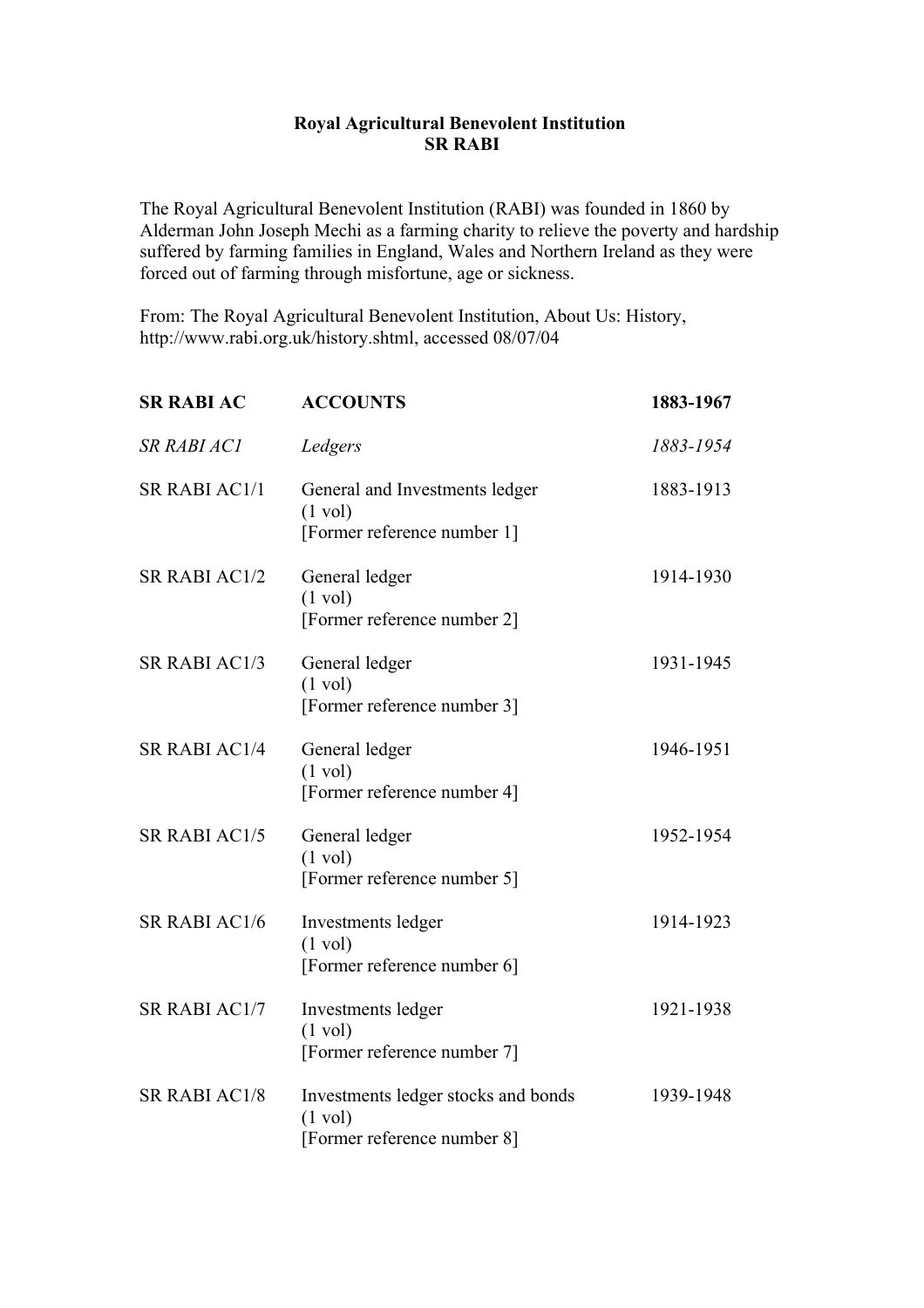| <b>SR RABI AC1/9</b> | Investments ledger stocks and bonds<br>$(1 \text{ vol})$<br>[Former reference number 9]                                                                                               | 1949-1954 |
|----------------------|---------------------------------------------------------------------------------------------------------------------------------------------------------------------------------------|-----------|
| SR RABI AC1/10       | Investments ledger pensions, trust and<br>grants<br>$(1 \text{ vol})$<br>[Former reference number 10]                                                                                 | 1939-1954 |
| SR RABI AC2          | Cash books                                                                                                                                                                            | 1919-1955 |
| SR RABI AC2/1        | Principle cash book<br>$(1 \text{ vol})$<br>[Former reference number 11]                                                                                                              | 1919-1930 |
| <b>SR RABI AC2/2</b> | Principle cash book<br>$(1 \text{ vol})$<br>[Former reference number 12]                                                                                                              | 1931-1940 |
| SR RABI AC2/3        | Principle cash book<br>$(1 \text{ vol})$<br>[Former reference number 13]                                                                                                              | 1940-1948 |
| <b>SR RABI AC2/4</b> | Principle cash book<br>$(1 \text{ vol})$<br>[Former reference number 14]                                                                                                              | 1949-1955 |
| <b>SR RABI AC3</b>   | Day books                                                                                                                                                                             | 1956-1964 |
| SR RABI AC3/1        | Day book income<br>$(1 \text{ vol})$<br>[Former reference number 16]                                                                                                                  | 1956-1964 |
| SR RABI AC4          | Journals                                                                                                                                                                              | 1915-1948 |
| SR RABI AC4/1        | Principle journal<br>$(1 \text{ vol})$<br>[Former reference number 15]                                                                                                                | 1915-1948 |
| <b>SR RABI AC6</b>   | Other accounts                                                                                                                                                                        | 1898-1967 |
| SR RABI AC6/1        | Income book                                                                                                                                                                           | 1898-1907 |
|                      | Arranged by name, subdivided into sources,<br>including subscriptions, donations, church<br>collections, hunts and miscellaneous<br>$(1 \text{ vol})$<br>[Former reference number 17] |           |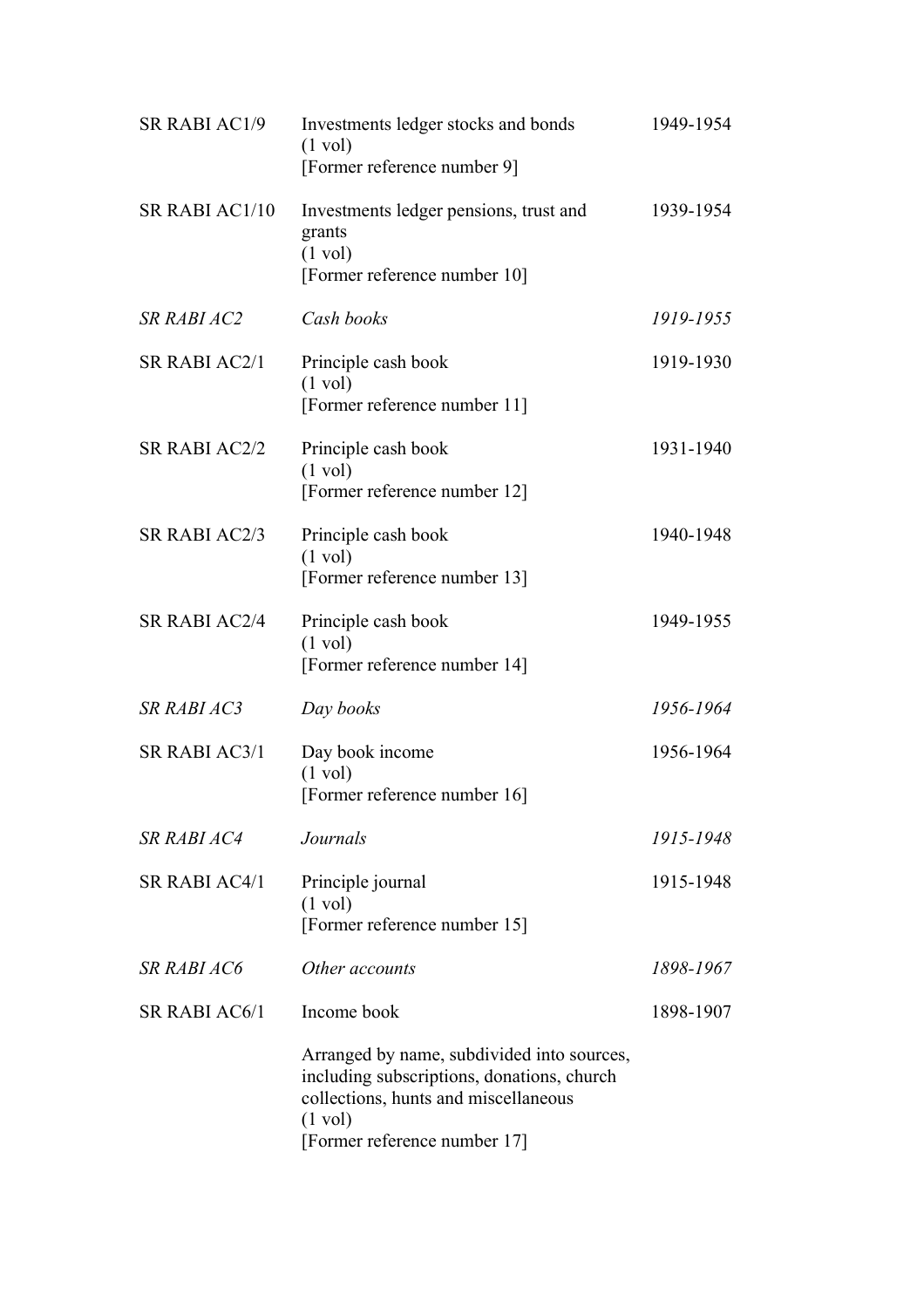| SR RABI AC6/2        | Income book                                                                                                                                                                       | 1908-1921                  |
|----------------------|-----------------------------------------------------------------------------------------------------------------------------------------------------------------------------------|----------------------------|
|                      | By persons, subdivided into sources, <i>i.e.</i><br>subscriptions, donations, church collections,<br>hunts and miscellaneous<br>$(1 \text{ vol})$<br>[Former reference number 18] |                            |
| SR RABI AC6/3        | Income book                                                                                                                                                                       | 1922-1955                  |
|                      | By persons, subdivided into sources, <i>i.e.</i><br>subscriptions, donations, church collections,<br>hunts and miscellaneous<br>$(1 \text{ vol})$<br>[Former reference number 19] |                            |
| <b>SR RABI AC6/4</b> | Income analysis book                                                                                                                                                              | 1938-1940                  |
|                      | Counties and sources of revenue<br>$(1 \text{ vol})$<br>[Former reference number 20]                                                                                              |                            |
| <b>SR RABI AC6/5</b> | Income analysis book                                                                                                                                                              | 1943-1951                  |
|                      | Counties and sources of revenue<br>$(1 \text{ vol})$<br>[Former reference number 21]                                                                                              |                            |
| <b>SR RABI AC6/6</b> | Income books quarterly grants<br>$(1 \text{ vol})$<br>[Former reference number 22]                                                                                                | 1950-1961                  |
| SR RABI AC6/7        | Register of legacies bequeathed<br>$(1 \text{ vol})$<br>[Former reference number 23]                                                                                              | 1910-1938                  |
| <b>SR RABI AC6/8</b> | Index of persons paying subscriptions via<br>bank accounts<br>$(1 \text{ vol})$<br>[Former reference number 24]                                                                   | n.d. [twentieth<br>century |
| <b>SR RABI AC6/9</b> | Notebook of collections over £100 per year<br>$(1 \text{ vol})$<br>[Former reference number 25]                                                                                   | 1933-1942                  |
| SR RABI AC6/10       | Pensions payments book – men<br>$(1 \text{ vol})$<br>[Former reference number 26]                                                                                                 | 1885-1909                  |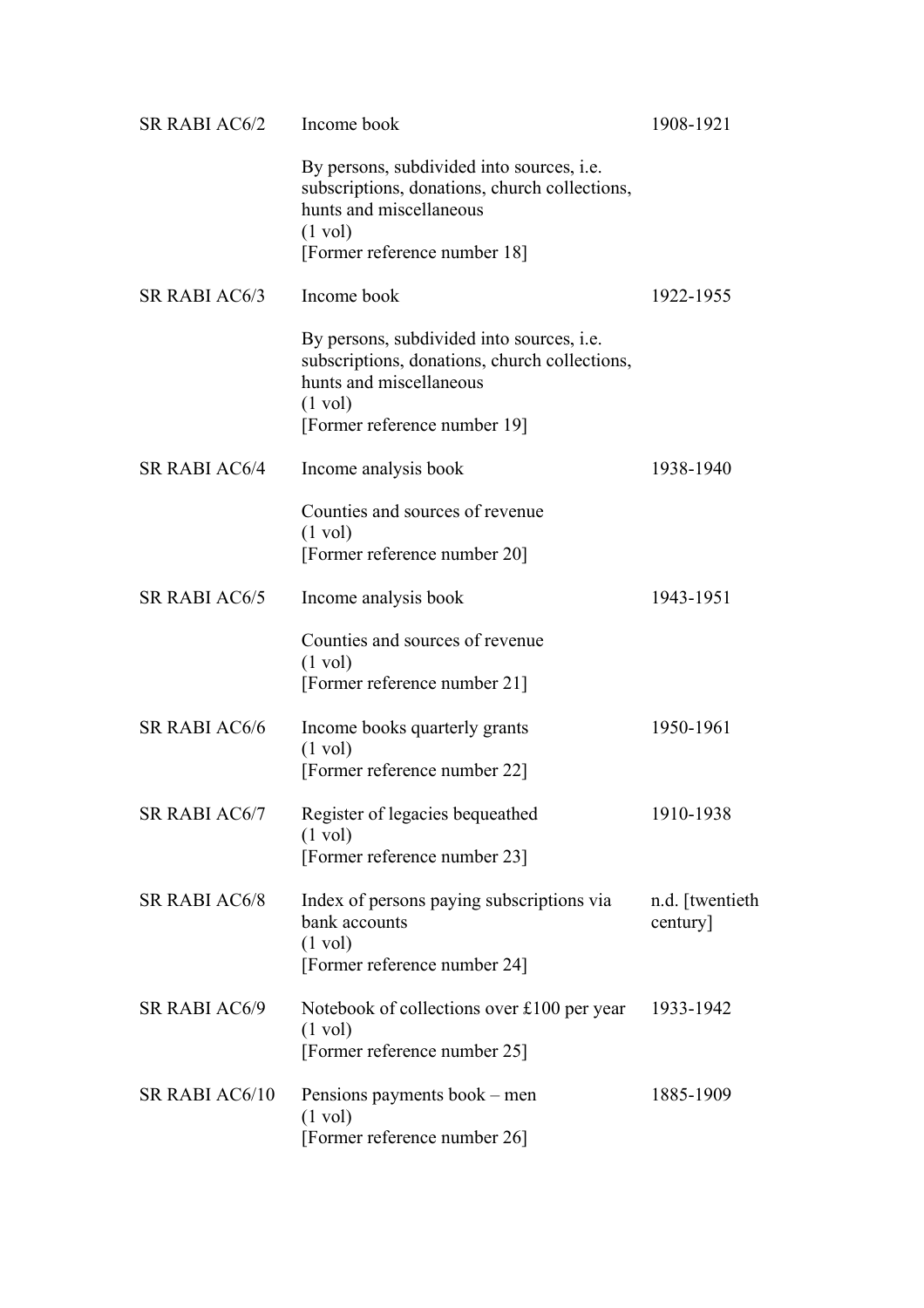| SR RABI AC6/11        | Pensions payments book – women<br>$(1 \text{ vol})$<br>[Former reference number 27]                      | 1885-1909 |
|-----------------------|----------------------------------------------------------------------------------------------------------|-----------|
| SR RABI AC6/12        | Pensions payments book – married<br>$(1 \text{ vol})$<br>[Former reference number 28]                    | 1885-1909 |
| SR RABI AC6/13        | Pensions payments book – widows and<br>single women<br>$(1 \text{ vol})$<br>[Former reference number 29] | 1910-1913 |
| SR RABI AC6/14        | Pensions payments book – widows and<br>single women<br>$(1 \text{ vol})$<br>[Former reference number 30] | 1938-1943 |
| SR RABI AC6/15        | Pensions payments book – widows and<br>single women<br>$(1 \text{ vol})$<br>[Former reference number 31] | 1943-1948 |
| SR RABI AC6/16        | Pensions payments book – widows and<br>single women<br>$(1 \text{ vol})$<br>[Former reference number 32] | 1948-1953 |
| SR RABI AC6/17        | Pensions payments book – widows and<br>single women<br>$(1 \text{ vol})$<br>[Former reference number 33] | 1953-1958 |
| SR RABI AC6/18        | Pensions payments book – widows and<br>single women<br>$(1 \text{ vol})$<br>[Former reference number 34] | 1958-1962 |
| SR RABI AC6/19        | Pensions payments book – married and men 1910-1913<br>$(1 \text{ vol})$<br>[Former reference number 35]  |           |
| <b>SR RABI AC6/20</b> | Pensions payments book – married and men<br>$(1 \text{ vol})$<br>[Former reference number 36]            | 1938-1943 |
| SR RABI AC6/21        | Pensions payments book – married and men 1943-1948<br>$(1 \text{ vol})$<br>[Former reference number 37]  |           |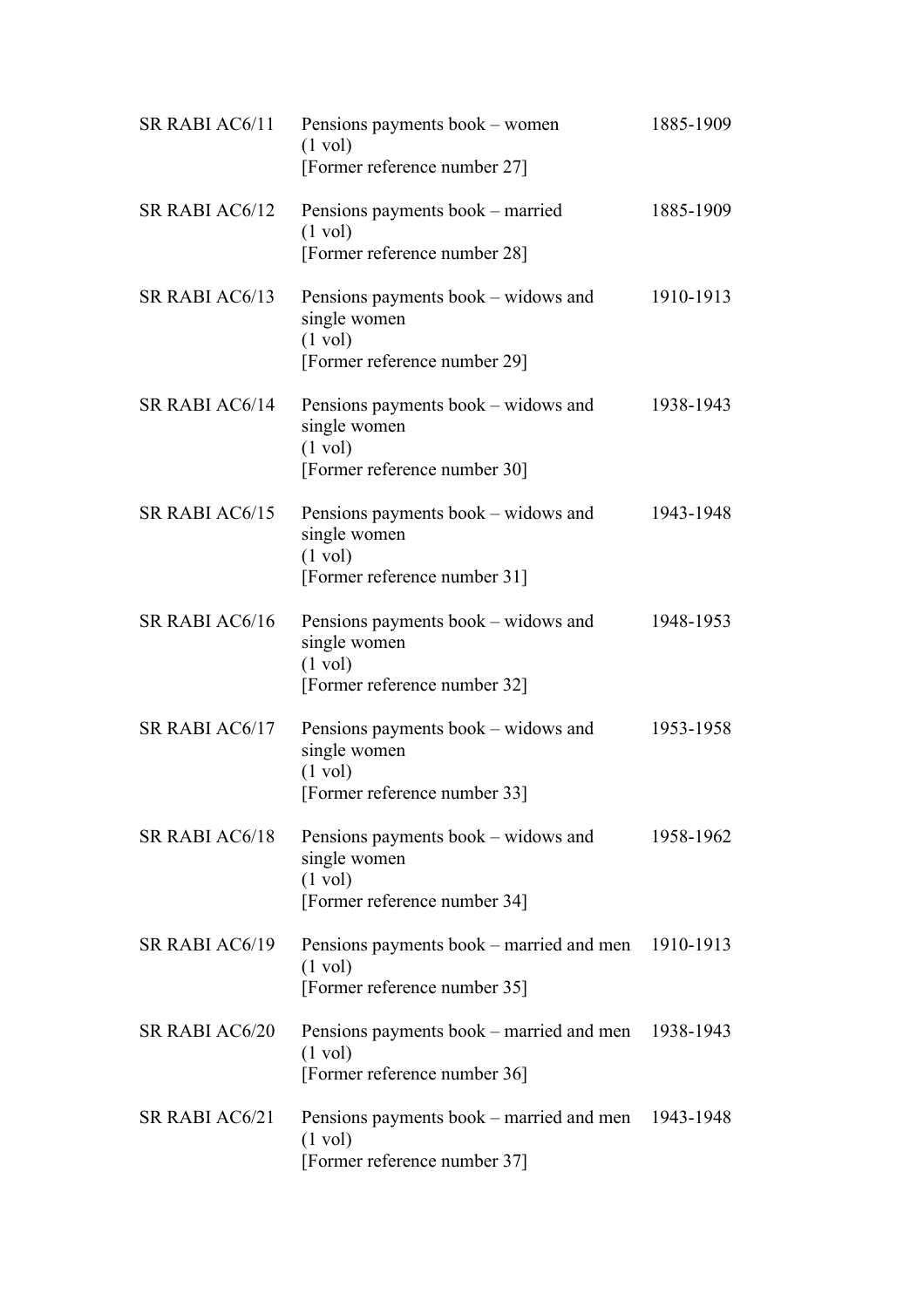| SR RABI AC6/22 | Pensions payments book – married and men 1948-1953<br>$(1 \text{ vol})$<br>[Former reference number 38]           |           |
|----------------|-------------------------------------------------------------------------------------------------------------------|-----------|
| SR RABI AC6/23 | Pensions payments book – married and men 1953-1958<br>$(1 \text{ vol})$<br>[Former reference number 39]           |           |
| SR RABI AC6/24 | Pensions payments book – married and men 1958-1962<br>$(1 \text{ vol})$<br>[Former reference number 40]           |           |
| SR RABI AC6/25 | Bundle of pages from pensions payments<br>book letter A only<br>$(1 \text{ vol})$<br>[Former reference number 41] | 1913-1933 |
| SR RABI AC6/26 | Voucher book – mounted receipts for<br>expenditure<br>$(1 \text{ vol})$<br>[Former reference number 42]           | 1933-1942 |
| SR RABI AC6/27 | Bundle of papers Yearly financial statement<br>$(1 \text{ vol})$<br>[Former reference number 43]                  | 1957      |
| SR RABI AC6/28 | Bundle of papers Yearly financial statement<br>$(1 \text{ vol})$<br>[Former reference number 44]                  | 1959      |
| SR RABI AC6/29 | Bundle of papers Yearly financial statement<br>$(1 \text{ vol})$<br>[Former reference number 45]                  | 1962      |
| SR RABI AC6/30 | Bundle of papers Yearly financial statement<br>$(1 \text{ vol})$<br>[Former reference number 46]                  | 1963      |
| SR RABI AC6/31 | Bundle of papers Yearly financial statement<br>$(1 \text{ vol})$<br>[Former reference number 47]                  | 1964      |
| SR RABI AC6/32 | Bundle of papers Yearly financial statement<br>$(1 \text{ vol})$<br>[Former reference number 48]                  | 1965      |
| SR RABI AC6/33 | Bundle of papers Yearly financial statement<br>$(1 \text{ vol})$<br>[Former reference number 49]                  | 1966      |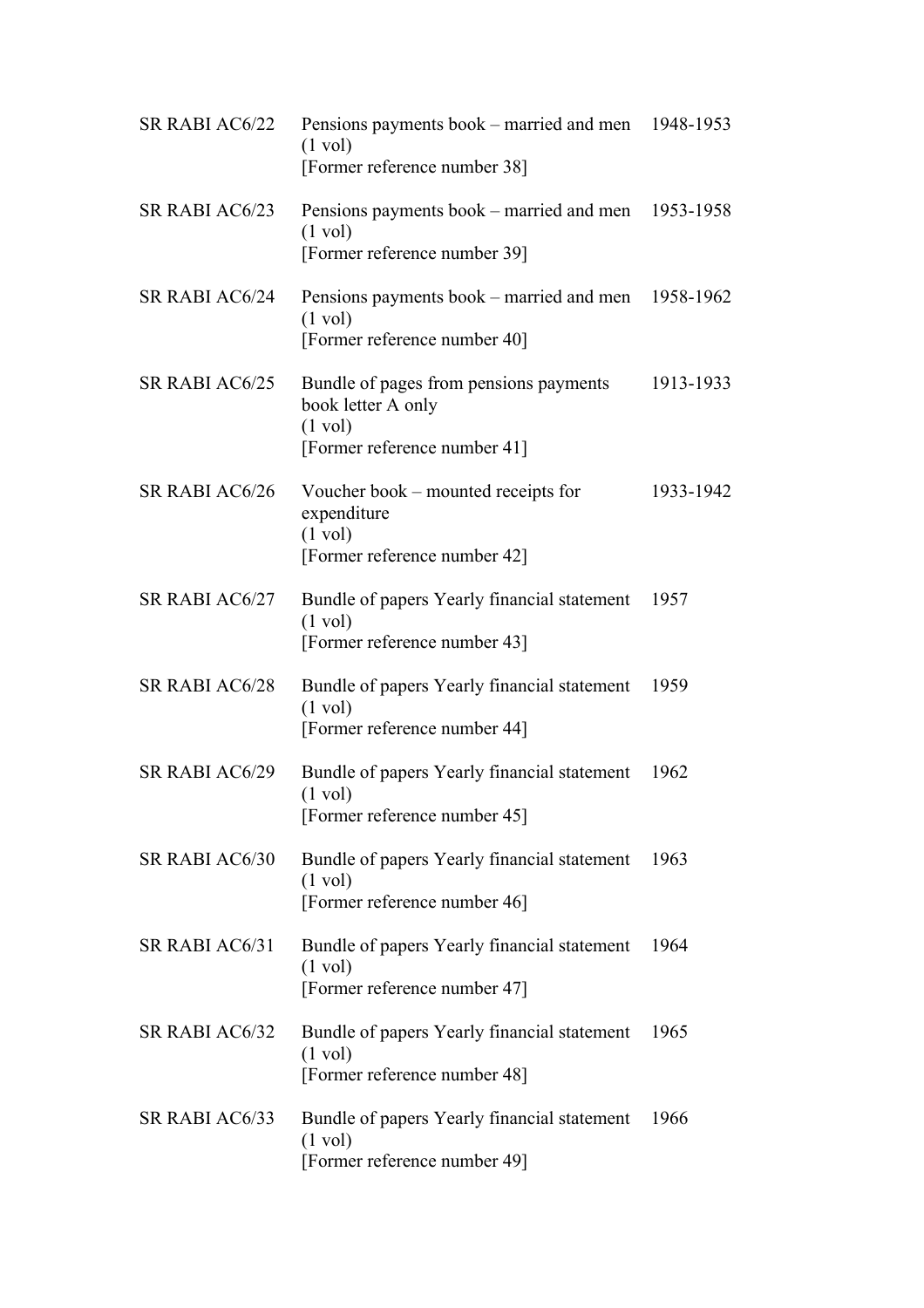| SR RABI AC6/34       | Bundle of papers Yearly financial statement<br>$(1 \text{ vol})$<br>[Former reference number 50]                                                  | 1967      |
|----------------------|---------------------------------------------------------------------------------------------------------------------------------------------------|-----------|
| <b>SR RABI AD</b>    | <b>ADMINISTRATIVE AND</b><br><b>COMMERCIAL RECORDS</b>                                                                                            | 1860-1973 |
| <b>SR RABI AD1</b>   | <b>Minutes</b>                                                                                                                                    | 1860-1967 |
| <b>SR RABI AD1/1</b> | Minute book of the Council of The Royal<br><b>Agricultural Benevolent Institution</b><br>[microfilm MF61]<br>[Former reference number Appendix 1] | 1860-1873 |
| <b>SR RABI AD1/2</b> | Minute book of the Council of The Royal<br><b>Agricultural Benevolent Institution</b><br>[microfilm MF61]<br>[Former reference number Appendix 2] | 1873-1884 |
| <b>SR RABI AD1/3</b> | Minute book of the Council of The Royal<br><b>Agricultural Benevolent Institution</b><br>[microfilm MF61]<br>[Former reference number Appendix 3] | 1884-1908 |
| <b>SR RABI AD1/4</b> | Minute book of the Council of The Royal<br><b>Agricultural Benevolent Institution</b><br>[microfilm MF62]<br>[Former reference number Appendix 4] | 1909-1932 |
| <b>SR RABI AD1/5</b> | Minute book of the Council of The Royal<br><b>Agricultural Benevolent Institution</b><br>microfilm MF62]<br>[Former reference number Appendix 5]  | 1932-1952 |
| <b>SR RABI AD1/6</b> | Minute book of the Council of The Royal<br><b>Agricultural Benevolent Institution</b><br>[microfilm MF62]<br>[Former reference number Appendix 6] | 1952-1957 |
| <b>SR RABI AD1/7</b> | Minute book of the Council of The Royal<br><b>Agricultural Benevolent Institution</b><br>[microfilm MF62]<br>[Former reference number Appendix 7] | 1957-1964 |
| <b>SR RABI AD1/8</b> | Minute book of the Council of The Royal<br><b>Agricultural Benevolent Institution</b><br>[microfilm MF62]<br>[Former reference number Appendix 8] | 1964-1970 |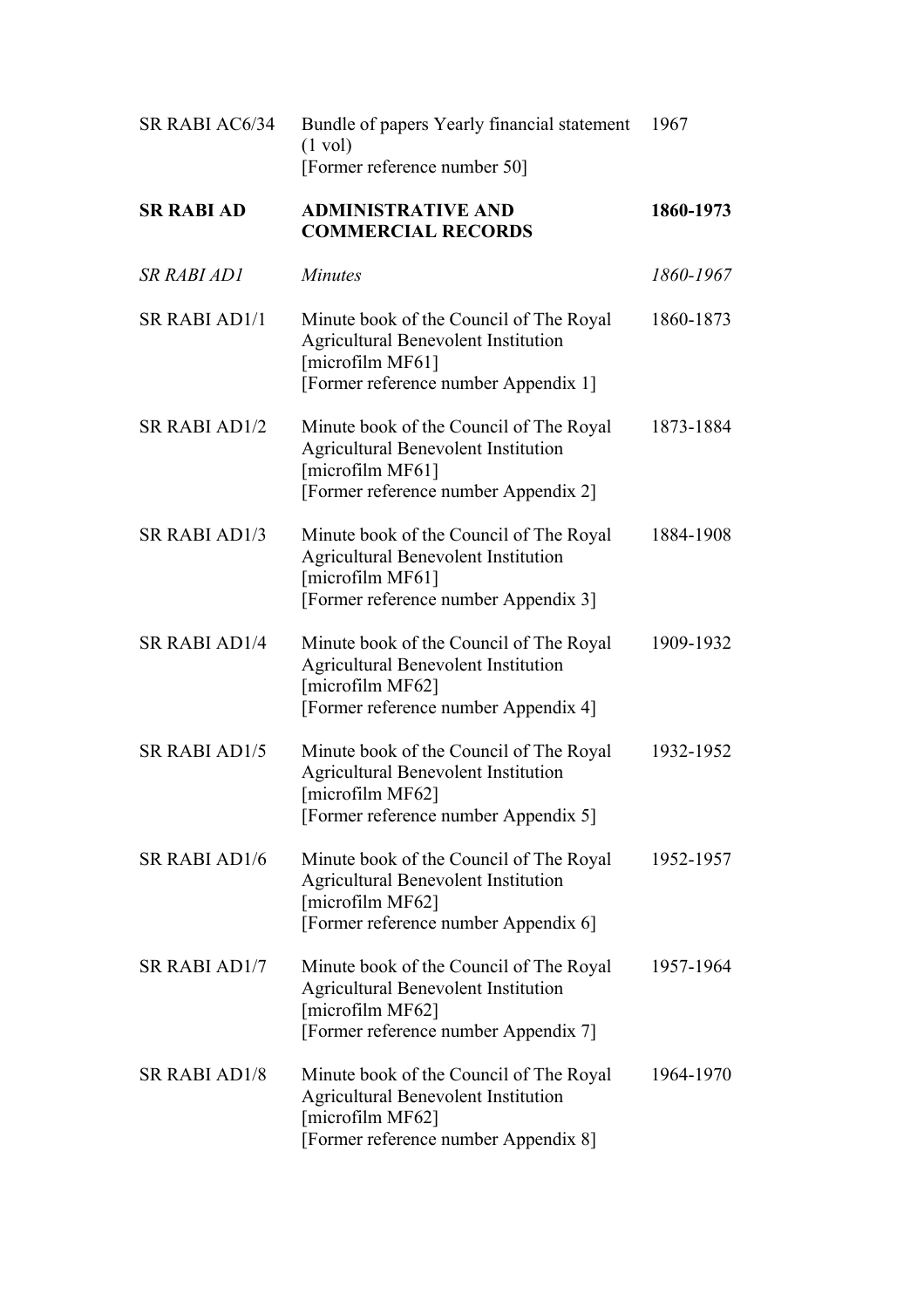| <b>SR RABI AD1/9</b>  | Folders of minutes and proceedings of<br>annual general meetings<br>$(1$ folder)<br>[Former reference number 54] | 1944-1968 |
|-----------------------|------------------------------------------------------------------------------------------------------------------|-----------|
| <b>SR RABI AD1/10</b> | <b>Folder of Council Minutes</b><br>$(1$ folder)<br>[Former reference number 55]                                 | 1949-1953 |
| SR RABI AD1/11        | <b>Folder of Council Minutes</b><br>$(1$ folder)<br>[Former reference number 56]                                 | 1954-1959 |
| SR RABI AD1/12        | <b>Folder of Council Minutes</b><br>$(1$ folder)<br>[Former reference number 57]                                 | 1960-1964 |
| SR RABI AD1/13        | Folder of Council Minutes [subsidiary file]<br>$(1$ folder)<br>[Former reference number 55]                      | 1955-1957 |
| SR RABI AD1/14        | <b>Folder of Estate Committee Minutes</b><br>$(1$ folder)<br>[Former reference number 61]                        | 1950-1967 |
| SR RABI AD1/15        | Folder of Finance Committee Minutes and<br>other sub committees<br>$(1$ folder)<br>[Former reference number 62]  | 1950-1967 |
| SR RABI AD1/16        | Caustons Hall sub-committee<br>$(1$ folder)                                                                      | 1955      |
| <b>SR RABI AD2</b>    | General Administrative and Commercial<br>Records                                                                 | 1957-1973 |
| <b>SR RABI AD2/1</b>  | Annual report including financial statement<br>[Former reference number 51]<br>$(1$ doc)                         | 1957      |
| <b>SR RABI AD2/2</b>  | Annual report including financial statement<br>[Former reference number 51]<br>$(1$ doc)                         | 1966      |
| <b>SR RABI AD2/3</b>  | Annual report including financial statement<br>[Former reference number 52]<br>$(1$ doc)                         | 1970      |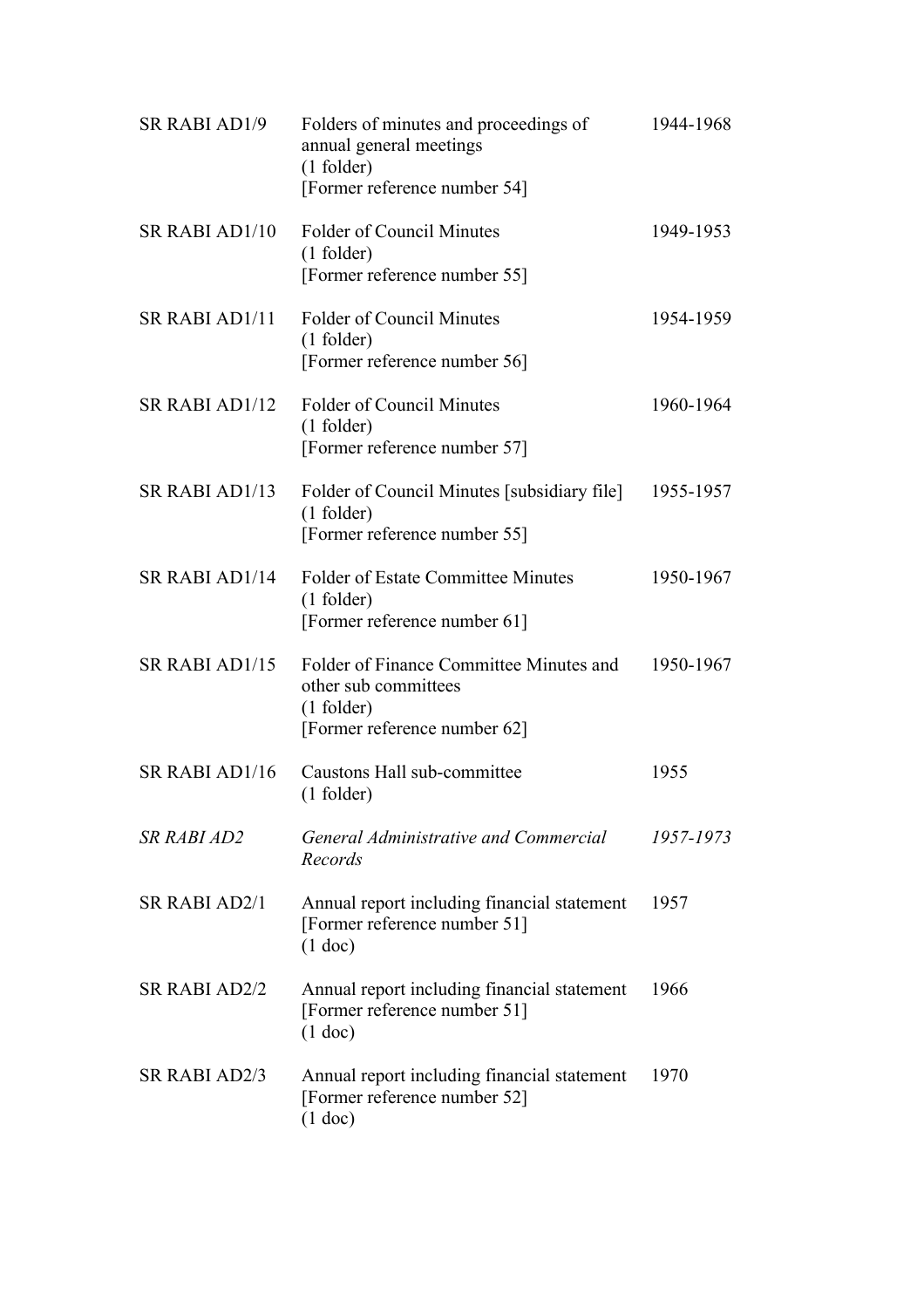| <b>SR RABI AD2/4</b> | Annual report including financial statement<br>[Former reference number 53]<br>$(1$ doc)                                                                                                                                                                                                                                                                  | 1972      |
|----------------------|-----------------------------------------------------------------------------------------------------------------------------------------------------------------------------------------------------------------------------------------------------------------------------------------------------------------------------------------------------------|-----------|
| <b>SR RABI AD2/5</b> | Annual report including financial statement<br>[Former reference number 53]<br>$(1$ doc)                                                                                                                                                                                                                                                                  | 1973      |
| <b>SR RABI AD6</b>   | <b>Branch Records</b>                                                                                                                                                                                                                                                                                                                                     | 1957-1958 |
| <b>SR RABI AD6/1</b> | Detailed contributions book for Norfolk-<br>Surrey<br>$(1 \text{ vol})$<br>[Former reference number 73]                                                                                                                                                                                                                                                   | 1957-1958 |
| <b>SR RABI AD9</b>   | Minor Administrative Records                                                                                                                                                                                                                                                                                                                              | 1897-1968 |
| <b>SR RABI AD9/1</b> | Register of council attendances<br>$(1 \text{ vol})$<br>[Former reference number 59]                                                                                                                                                                                                                                                                      | 1897-1949 |
| <b>SR RABI AD9/2</b> | Folders of correspondence with council<br>members                                                                                                                                                                                                                                                                                                         | 1950-1968 |
|                      | Including Col F G W Lane Fox, Henry B<br>Lawson, Major Charles E Mott Radclyffe<br>MP, Miss D C Taylor, H Webley, G P<br>Woodward, G B Young, Dennis Brown, C<br>T Bruton, H W Draper, Harold L Drewitt, C<br>H Gosling, Jean Headington, Charles Jarvis,<br>W F Jessop, Charles T Joice and Kingsley<br>Dykes<br>(1 box)<br>[Former reference number 60] |           |
| <b>SR RABI AD9/3</b> | Folder of secretary's reports<br>$(1$ folder)<br>[Former reference number 63]                                                                                                                                                                                                                                                                             | 1961-1968 |
| <b>SR RABI AD9/4</b> | Miscellaneous administrative files                                                                                                                                                                                                                                                                                                                        | 1926-1968 |
|                      | Including New Zealand products, land tax,<br>trusts, circulars and farm management<br>associations<br>[Former reference number 64]                                                                                                                                                                                                                        |           |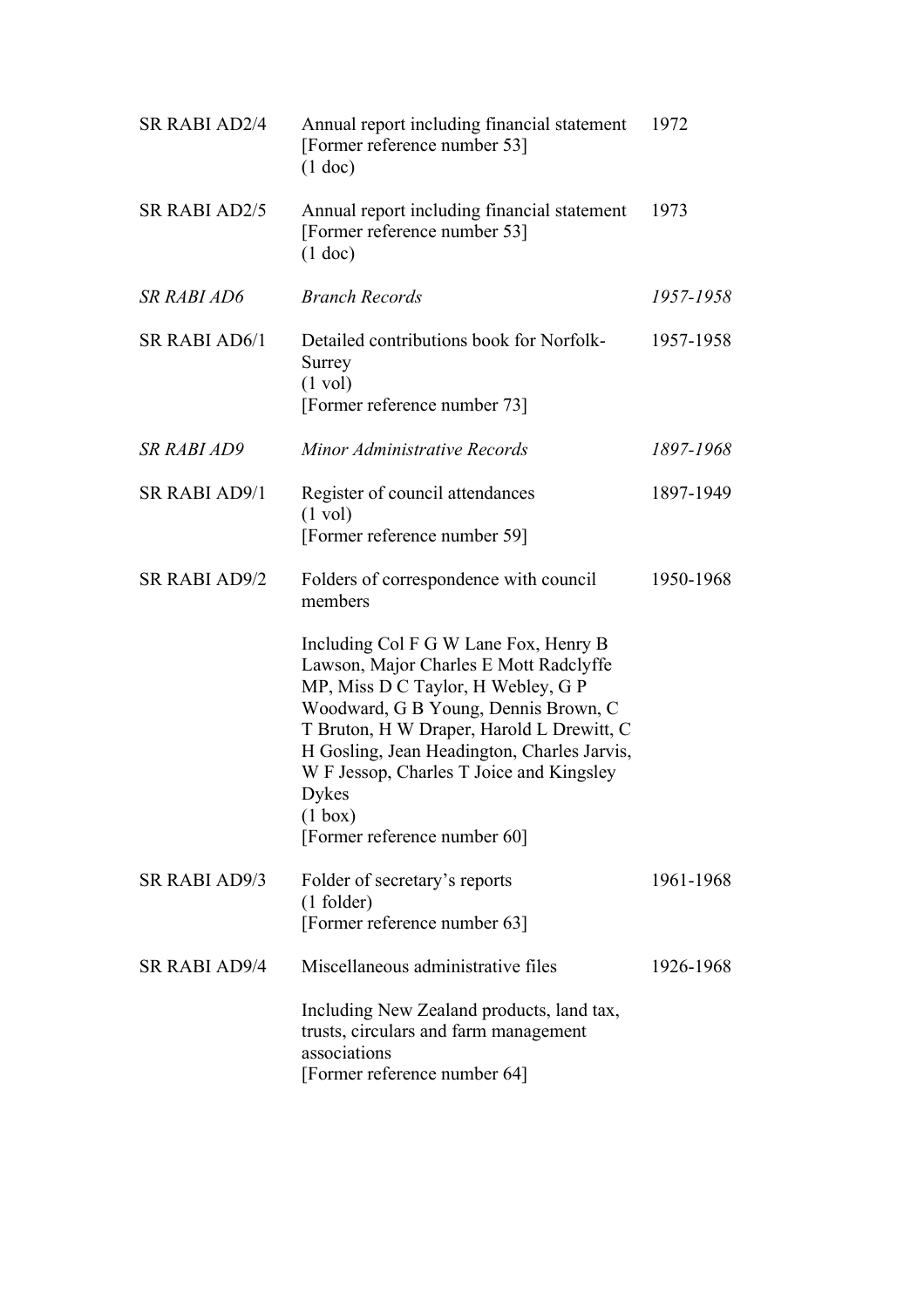| <b>SR RABI AD9/5</b> | Register of ineligible and uncompleted<br>applications for help<br>$(1$ folder)<br>[Former reference number 66]                                          | 1912-1942     |
|----------------------|----------------------------------------------------------------------------------------------------------------------------------------------------------|---------------|
| <b>SR RABI AD9/6</b> | Volume of printed reports of speeches at<br>annual meeings, including balance sheets<br>and reports<br>$(1 \text{ vol})$<br>[Former reference number 70] | 1861-1872     |
| <b>SR RABI AD9/7</b> | Bundle of papers, concerning the Queen<br>Victoria Gift Fund<br>$(1$ folder)<br>[Former reference number 72]                                             | 1896-1898     |
| <b>SR RABI AD9/8</b> | Register of pension holders<br>[former reference number 65]<br>$(1 \text{ vol})$                                                                         | 1860's-1920's |
| SR RABI AD9/9-<br>10 | Number not used                                                                                                                                          |               |
| SR RABI AD9/11       | Unidentified reference or notebook arranged 1890's-1940<br>by county<br>[Former reference number 67]<br>$(1 \text{ vol})$                                |               |
| <b>SR RABI CO</b>    | <b>LEGAL RECORDS OF COMPANIES</b><br><b>AND BUSINESSES</b>                                                                                               | 1935-1957     |
| <b>SR RABI CO2</b>   | Records of companies and limited concerns<br>including capital                                                                                           | 1935-1957     |
| SR RABI CO2/1        | Charter, supplemental charters, rules and<br>bylaws<br>$(1$ folder)<br>[Former reference number 68]                                                      | 1935-1957     |
| <b>SR RABI CO3</b>   | <b>External Agreements</b>                                                                                                                               | 1935-1955     |
| SR RABI CO3/1        | Register of documents sealed<br>$(1$ doc)<br>[Former reference number 69]                                                                                | 1935-1955     |